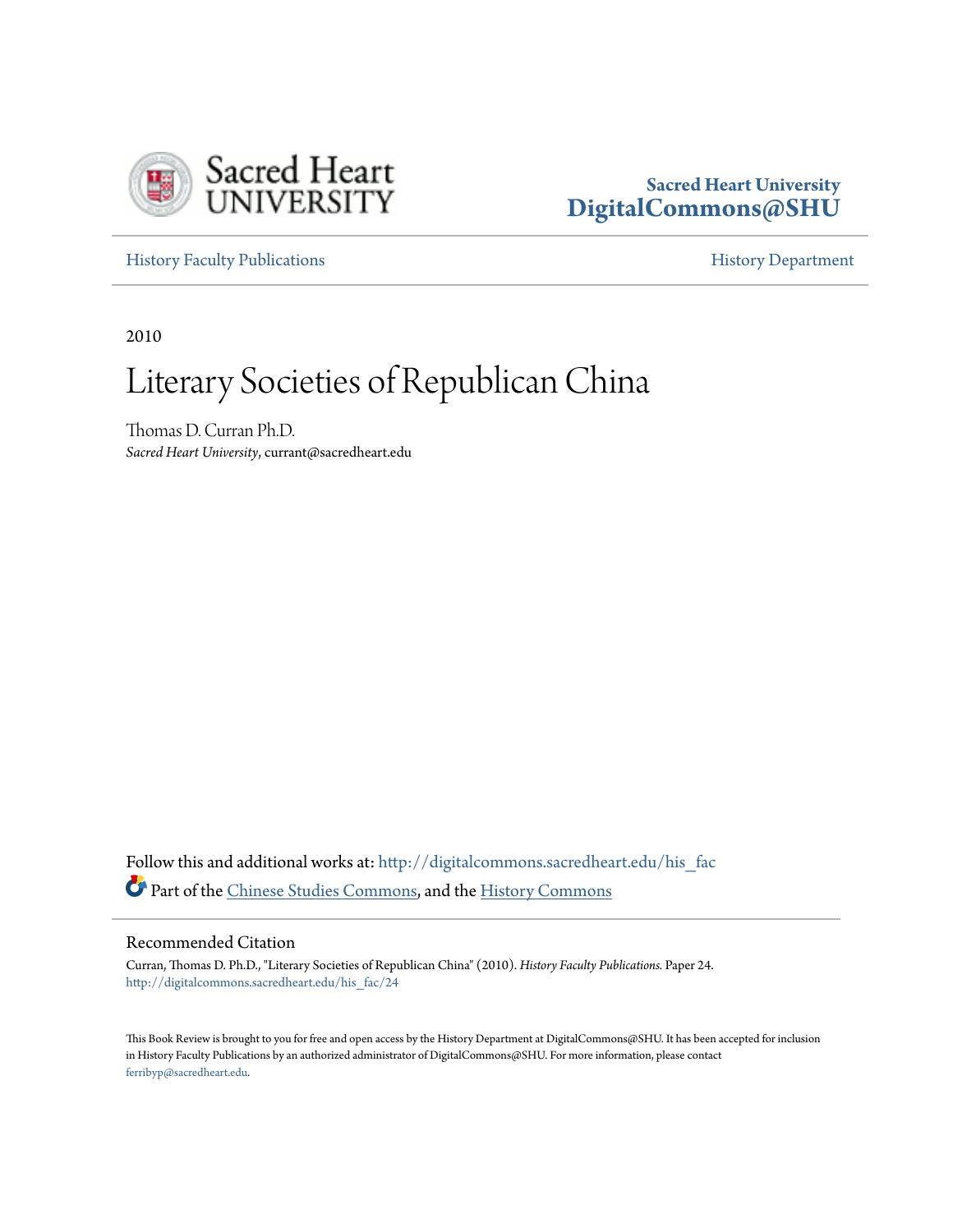REVIEWS OF BOOKS 165

Kong. But today, now a global power, China has sought models of commercial law. Hence, Hong Kong law may yet sway Mainland law.

One bilingual judge, Timothy Lau, remarks on page 232, 'To some extent, the Chinese legal system today is influenced by the Hong Kong legal system."

University of California, Davis **Benjamin E. Wallacker** Benjamin E. Wallacker

Denton,-Kirk A. and Michel Hockx (eds.): *Literary Societies of Republican China*. (Lanham: Lexington Books, Rowman & Littlefield Publishers, 2008), ix + 591pp., pbk \$46.95. ISBN 978-0-7391-1934-1.

Inspired by the work of Pierre Bourdieu (1930-2002), who believed that writers operating within a literary field seek to acquire symbolic or cultural capital in the form of legitimation, prestige, and opportunities for social networking, the authors represented in this collection survey thirteen literary groups in China's Republican period that promoted the ideas and selfinterest of their members. Usually the individuals that formed these associations were professional writers, but they were also at times academics, polemicists, or political party propagandists. In earlier times they might have had comfortable careers within China's bureaucracy. Following the abolition of the civil service examination system in 1905, however, that avenue to advancement was closed, and the literary-minded members of China's educated elite had to find other ways to make a living. As these essays show, literary societies could provide institutional support for such people.

One of the strengths of this collection is its coverage. Scholarship in the People's Republic of China during the liberation era ignored or marginalized literary figures and groups that existed outside the leftist mainstream. Since Mao Zedong's passing, however, Chinese scholars have demonstrated that the Republican literary field was far richer than had been thought, and this collection builds upon their work by showing that there was, indeed, considerable variety within the Republican-era literary community. Among the new emphases is the fact that there were greatly divergent views as to the role literature should play in changing society and the approach it should take toward China's traditional culture. While Republican-era leftists may have attempted to dominate the field - a theme that emerges repeatedly in this collection—their dominance was by no means complete; there was considerable space for groups whose literary output and institutional affiliations placed them outside the leftist mainstream. One example is that of clubs that met routinely to share classical-style poetry, continuing a centuries-old tradition that distinguished literati from commoner. Interestingly, during the Republican Period old poetic forms retained their vitality, and devotion to literary pursuits as a form of social entertainment provided a mechanism by which to sustain elite literary traditions and foster cultural networking. Another example is popular "Mandarin Duck and Butterfly" fiction that dealt with such conventional topics as beauty and sentimental love. Apparently, such traditional literary types retained their popularity within the urban middle class despite the tendency of leftleaning New Culture critics to condemn them as frivolous and socially irresponsible.

Denton and Hockx point out in their introduction that, aside from being an arena for competition in the realm of literary expression and ideas, the Republican literary field was also a battleground for readership. Competition for scarce resources and readers led to institutional innovations, such as the Chinese Literary Association, a sort of union for writers that created an independent field for non-political literary figures and competed with other groups for access to